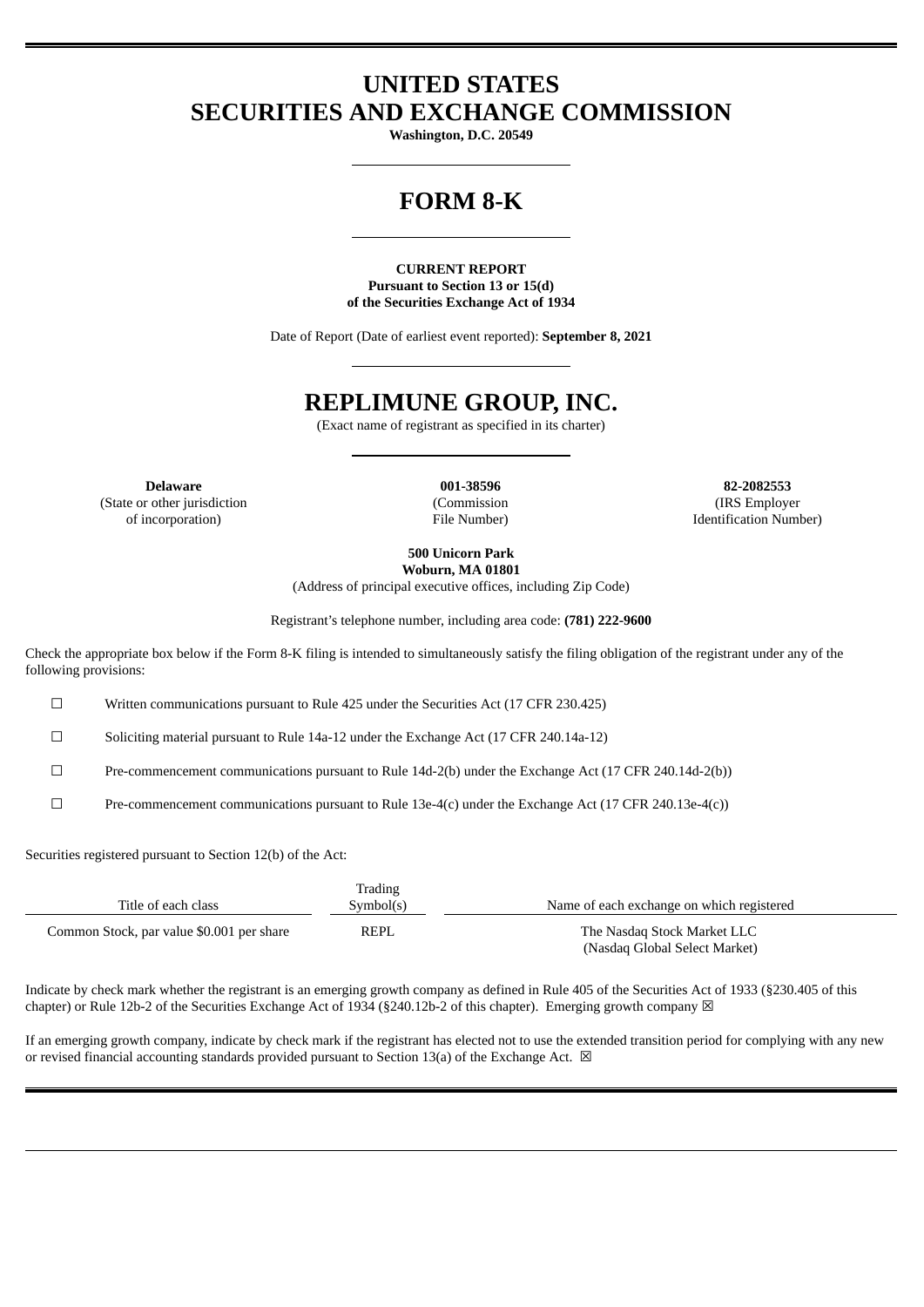#### **Item 5.07 Submission of Matters to a Vote of Security Holders.**

- (a) On September 8, 2021, Replimune Group, Inc. (the "Company") held its annual meeting of stockholders (the "Annual Meeting") to consider and vote on the two proposals set forth below, each of which is described in greater detail in the Company's definitive proxy statement on Schedule 14A filed with the U.S. Securities and Exchange Commission on July 22, 2021.
- (b) The final voting results on each of the matters submitted to a vote of stockholders at the Annual Meeting are set forth below.
	- (1) The following director nominees were elected to serve as Class III members of the Company's board of directors until the Company's 2024 Annual Meeting of Stockholders and until their successors are duly elected and qualified:

| Nominee        | Votes For  | <b>Votes Withheld</b> | <b>Broker Non-Votes</b> |
|----------------|------------|-----------------------|-------------------------|
| Robert Coffin  | 34,793,840 | 7.609.290             | 2.971.499               |
| Hyam Levitsky  | 26.881.848 | 15.521.282            | 2.971.499               |
| Dieter Weinand | 34.943.857 | 7,459,273             | 2.971.499               |

(2) The appointment of PricewaterhouseCoopers LLP as the Company's independent registered public accounting firm for the fiscal year ending March 31, 2022 was ratified.

|                                            | Votes       | Votes $\lambda$   |  |
|--------------------------------------------|-------------|-------------------|--|
| Votes For                                  | Against     | <b>Anstaining</b> |  |
| $\sqrt{2}$<br>$F \cap F$<br>.696<br>$\sim$ | י ה<br>ے بے | 701               |  |